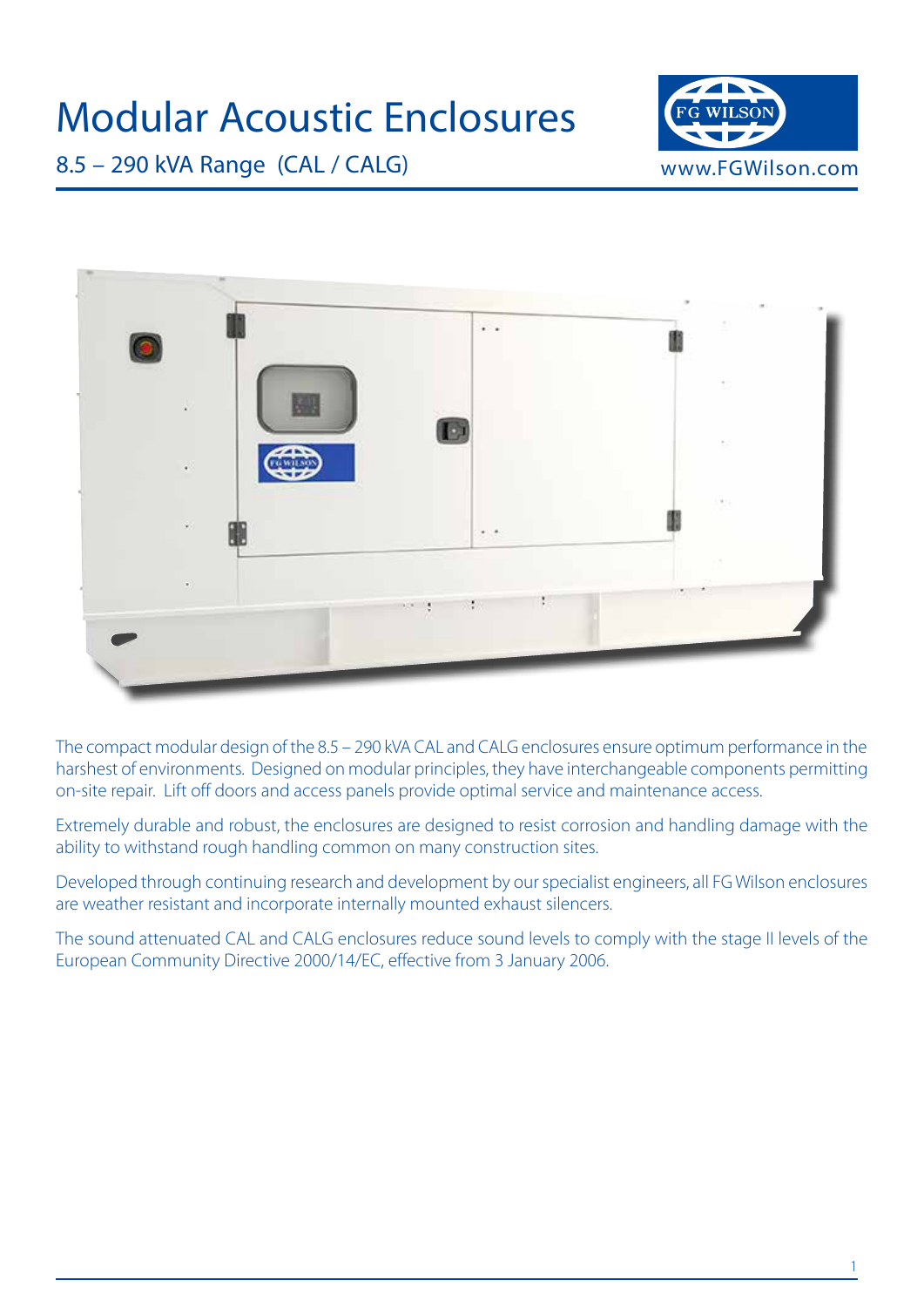## **Excellent Access for Maintenance**

- » Side hinged doors on both sides of the enclosure opening to 180°
- » Side hinged doors lift off at 90°
- » Removable front and rear access panels
- » Lube oil and coolant drain valves

## **Robust/Highly Corrosion Resistant Construction**

- » High grade steel protected by powder coat paint (CAL)
- » Galvanised steel protected by powder coat paint (CALG)
- » Black finish stainless steel locks and hinges
- » Zinc plated / stainless steel fasteners



### **Transportability**

» Lifting points on base frame facilitating handling from both sides

#### **Security and Safety**

- » Control panel viewing via large viewing window in lockable enclosure door
- » Emergency stop push button mounted on enclosure exterior below control panel
- » Cooling fan and battery charging alternator fully guarded
- » Fuel fill and battery can only be reached via lockable access doors
- » Fully enclosed exhaust silencing system for operator safety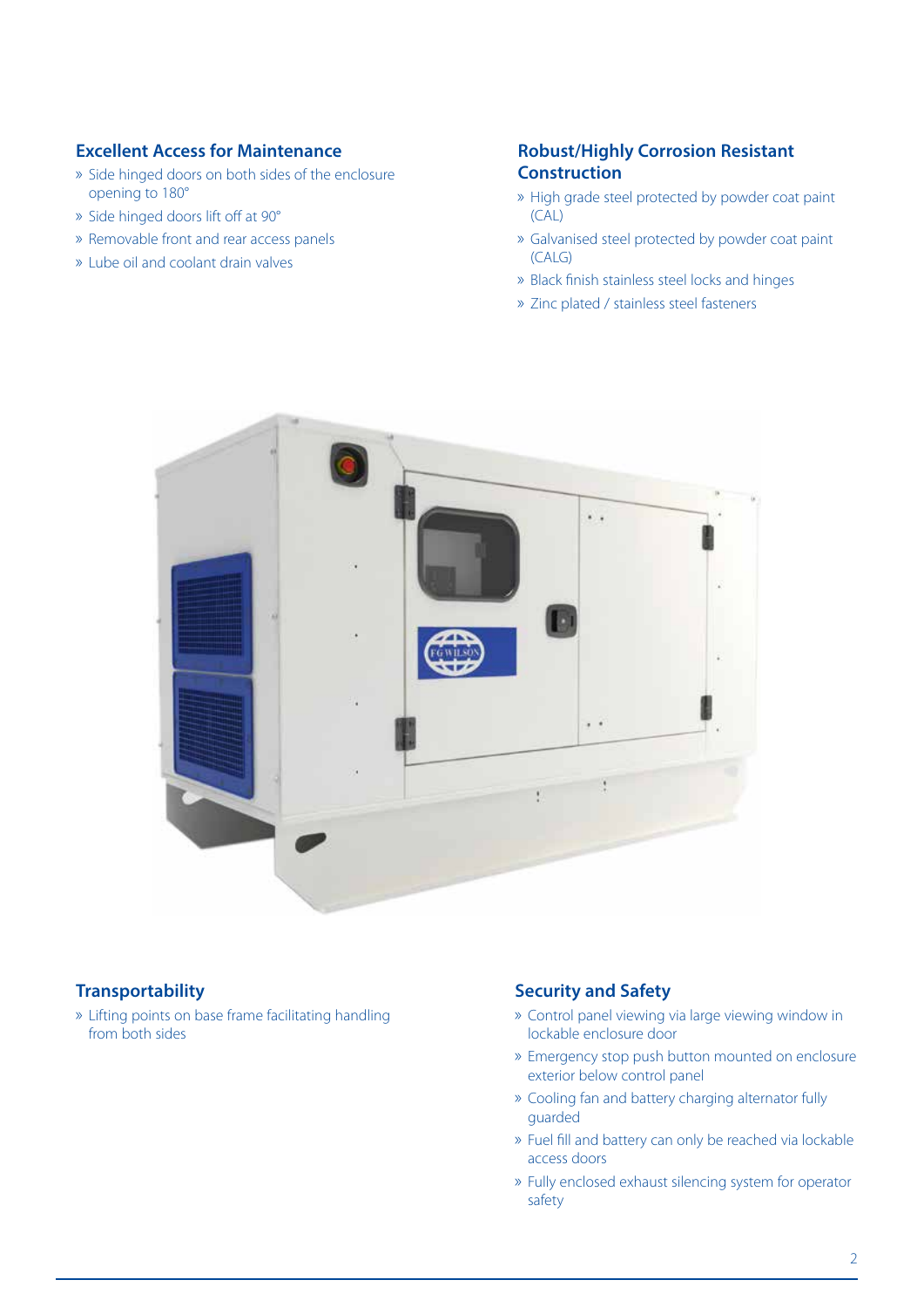|                                      |         |                    | <b>50 Hz</b>        |                    |                     |                    |                          |             | 60 Hz               |                    |                     |                    |              |  |
|--------------------------------------|---------|--------------------|---------------------|--------------------|---------------------|--------------------|--------------------------|-------------|---------------------|--------------------|---------------------|--------------------|--------------|--|
| <b>Generator Set</b><br><b>Model</b> |         |                    | 15 m (50 ft)        |                    | 7 m (23 ft)         |                    | 1 m (3 ft)               |             | 15 m (50 ft)        |                    | 7 m (23 ft)         |                    | 1 m (3 ft)   |  |
|                                      |         | 75%<br><b>Load</b> | 100%<br><b>Load</b> | 75%<br><b>Load</b> | 100%<br><b>Load</b> | 75%<br><b>Load</b> | 100%<br><b>Load</b>      | 75%<br>Load | 100%<br><b>Load</b> | 75%<br><b>Load</b> | 100%<br><b>Load</b> | 75%<br><b>Load</b> | 100%<br>Load |  |
| $F9.5 - 1$                           | Prime   | 57.2               | 58.6                | 63.2               | 64.6                | 75.4               | 76.3                     | 59.3        | 60.1                | 65.3               | 66.1                | 78.1               | 78.6         |  |
|                                      | Standby | 57.7               | 59.3                | 63.7               | 65.3                | 75.7               | 76.7                     | 59.5        | 60.4                | 65.5               | 66.4                | 78.2               | 78.8         |  |
| $F17.5-1$                            | Prime   | 59.8               | 60.5                | 65.8               | 66.5                | 77.0               | 77.7                     | 61.9        | 63.1                | 67.9               | 69.1                | 78.9               | 79.9         |  |
|                                      | Standby | 60.0               | 60.8                | 66.0               | 66.8                | 77.2               | 78.0                     | 62.3        | 63.6                | 68.3               | 69.6                | 79.2               | 80.4         |  |
| $F22-1$                              | Prime   | 61.0               | 61.3                | 67.0               | 67.3                | 79.2               | 79.6                     | 62.5        | 63.6                | 68.5               | 69.6                | 80.2               | 81.0         |  |
|                                      | Standby | 61.1               | 61.3                | 67.1               | 67.3                | 79.4               | 79.5                     | 62.9        | 64.1                | 68.9               | 70.1                | 80.4               | 81.3         |  |
| $F35-1$                              | Prime   | 61.8               | 61.8                | 67.6               | 67.8                | 79.9               | 80.2                     | 61.6        | 61.9                | 67.6               | 67.9                | 79.8               | 80.2         |  |
|                                      | Standby | 61.7               | 61.8                | 67.7               | 67.8                | 80.0               | 80.3                     | 61.7        | 62.0                | 67.7               | 68.0                | 79.9               | 80.4         |  |
| F50-1                                | Prime   | 61.2               | 61.3                | 67.2               | 67.3                | 79.4               | 79.5                     | 63.7        | 64.0                | 69.7               | 70.0                | 82.6               | 82.8         |  |
|                                      | Standby | 61.3               | 61.3                | 67.3               | 67.3                | 79.4               | 79.5                     | 63.8        | 64.0                | 69.8               | 70.0                | 82.7               | 82.9         |  |
| $F72-1$                              | Prime   | 61.6               | 61.5                | 67.6               | 67.5                | 80.5               | 80.4                     | 62.4        | 62.7                | 68.4               | 68.7                | 81.9               | 82.3         |  |
|                                      | Standby | 61.6               | 61.3                | 67.6               | 67.3                | 80.5               | 80.3                     | 62.5        | 62.9                | 68.5               | 68.9                | 82.0               | 82.5         |  |
| $F125-1$                             | Prime   | 65.2               | 65.4                | 71.2               | 71.4                | 83.4               | 83.8                     | 67.3        | 67.7                | 73.3               | 73.7                | 85.9               | 86.3         |  |
|                                      | Standby | 65.2               | 65.4                | 71.2               | 71.4                | 83.5               | 83.9                     | 67.4        | 67.9                | 73.4               | 73.9                | 86.0               | 86.5         |  |
| F275-1                               | Prime   | 65.4               | 65.9                | 71.4               | 71.9                | 83.0               | 83.4                     |             |                     |                    |                     |                    |              |  |
|                                      | Standby | 65.6               | 66.0                | 71.6               | 72.0                | 83.1               | 83.6                     |             |                     |                    |                     |                    |              |  |
| F290-1                               | Prime   |                    |                     |                    |                     |                    | $\overline{\phantom{a}}$ | 67.0        | 67.5                | 73.0               | 73.5                | 85.7               | 86.2         |  |
|                                      | Standby |                    |                     |                    |                     |                    | ÷,                       | 67.1        | 67.8                | 73.1               | 73.8                | 85.8               | 86.4         |  |

### **Sound Pressure Levels (dBA)**